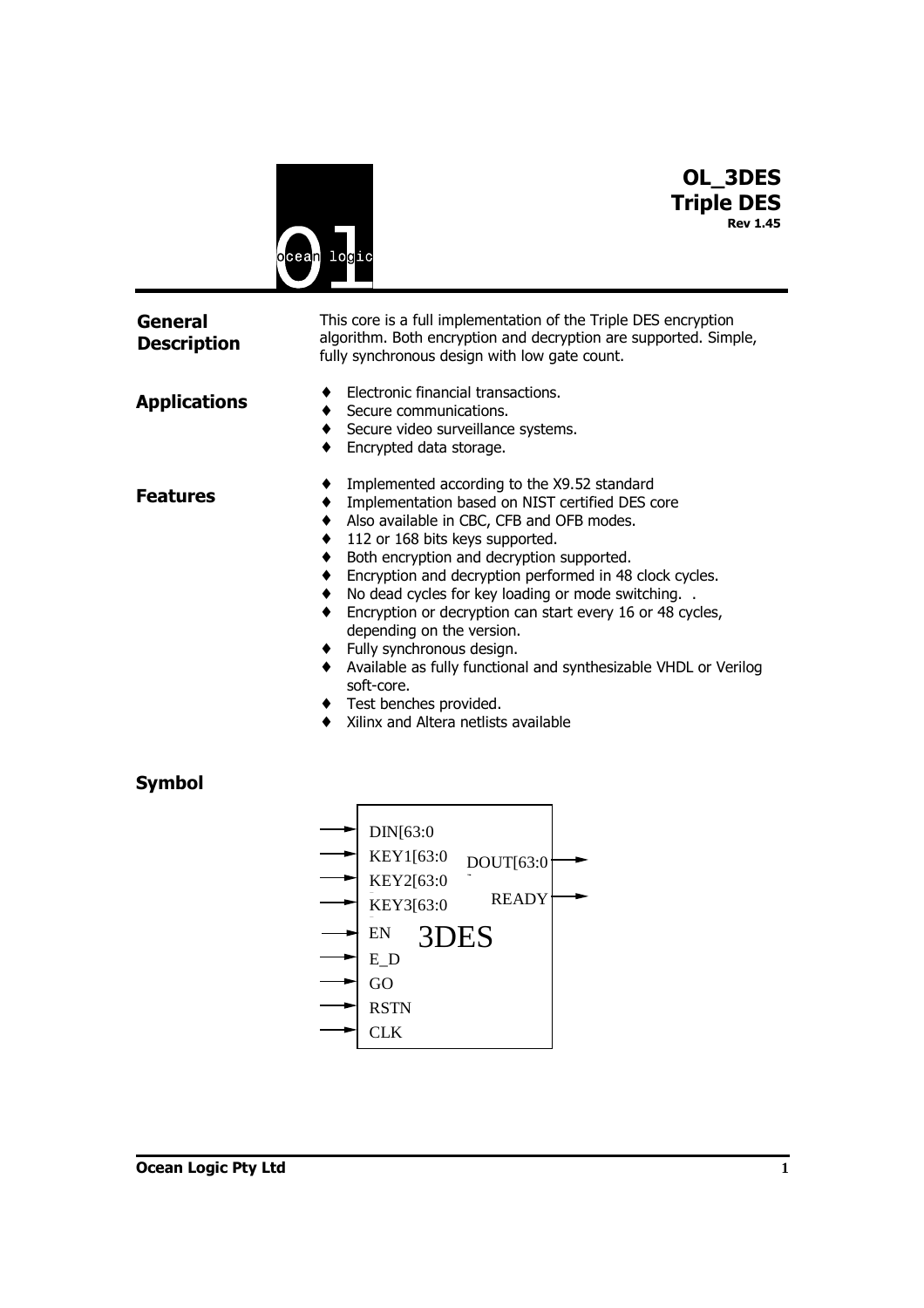#### **Pin Description**

| <b>Name</b>  | Type   | <b>Description</b>                                       |
|--------------|--------|----------------------------------------------------------|
| <b>RSTN</b>  | Input  | Core reset, active low.                                  |
| <b>CLK</b>   | Input  | Core clock signal.                                       |
| GO           | Input  | Activates encryption or decryption.                      |
| EN           | Input  | Synchronous enable signal. When LOW the core ignores all |
|              |        | its inputs and all its outputs must be ignored           |
| E D          | Input  | Selects encryption or decryption.                        |
| KEY1[63:0]   | Input  | Input key K1.                                            |
| KEY2[63:0]   | Input  | Input key K2.                                            |
| KEY3[63:0]   | Input  | Input key K3.                                            |
| DIN[63:0]    | Input  | Input data.                                              |
| DOUT[63:0]   | Output | Output data.                                             |
| <b>READY</b> | Output | Ready to operate and output data valid.                  |

### **General Description**

The X 3DES core is a full hardware implementation of the triple DES algorithm as described in the X9.52 standard, suitable for a variety of applications.

The triple DES algorithm was proposed by IBM when it became clear that the security of the DES had been compromised by advances in computer technology.

Compared to the DES algorithm, the triple DES algorithm provides a much higher level of security.

Each triple DES encryption/decryption operation (as specified in ANSI X9.52) is a compound operation of the DES encryption and decryption operations.

A triple DES encryption operation consists in the transformation of a 64-bit block I into a 64-bit block O, defined as follows:

$$
O = E_{K3}( D_{K2}( E_{K1}(I)))
$$

Where the  $E_K(I)$  and  $D_K(I)$  represent the DES encryption and decryption of I using DES key K respectively.

Similarly, a triple DES decryption operation consists in the transformation of a 64-bit block I into a 64-bit block O, defined as follows:

$$
O = D_{K1}( E_{K2}( D_{K3}(I)))
$$

The standard specifies the following keying options for the keys (K1, K2, K3).

- 1. Keying Option 1: K1, K2, and K3 are independent keys;
- 2. Keying Option 2: K1 and K2 are independent keys and K3 = K1;
- 3. Keying Option 3:  $K1 = K2 = K3$

In the last case, the triple DES algorithm coincides with the DES algorithm, providing backward compatibility.

#### **Ocean Logic Pty Ltd 2**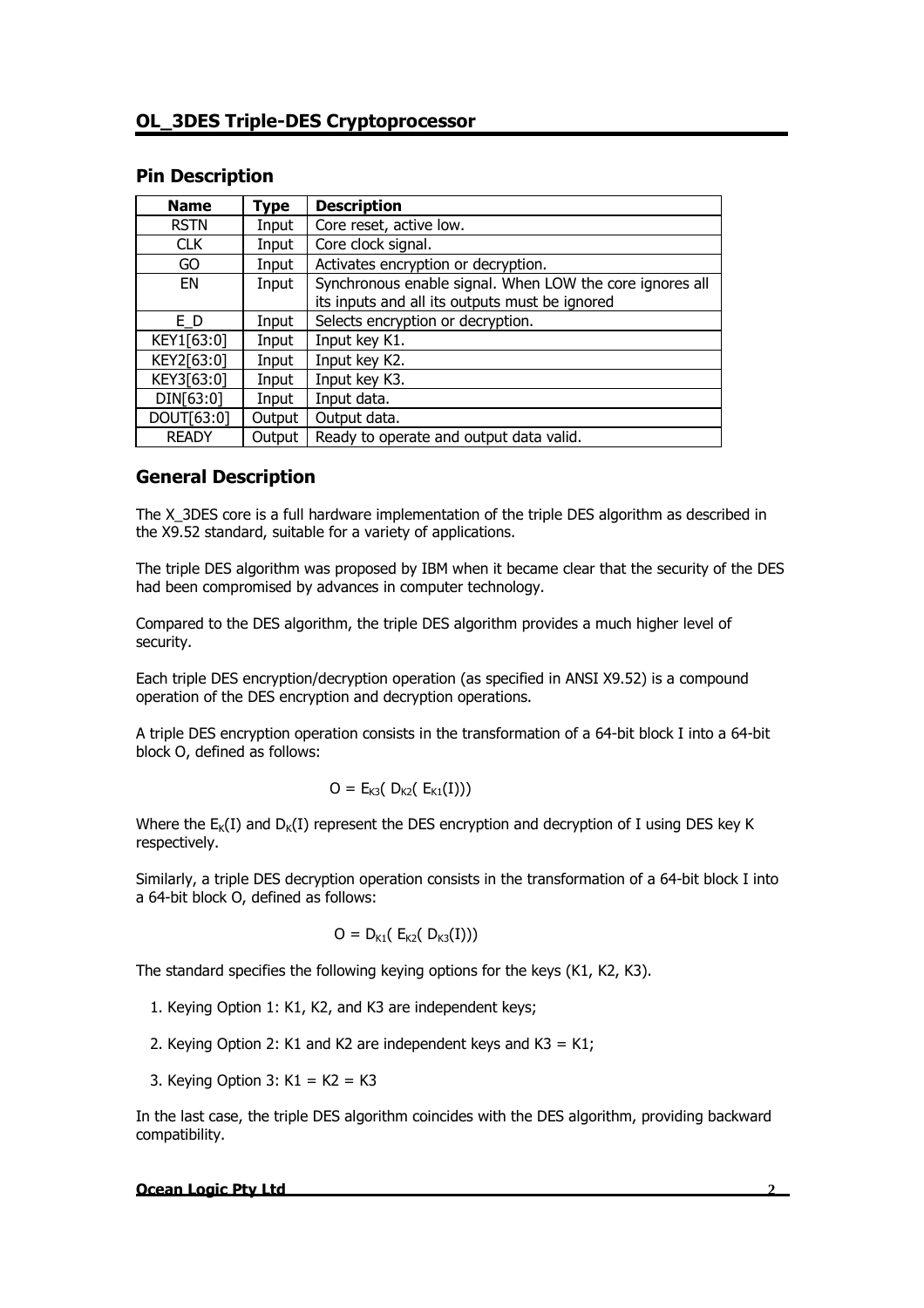# **OL\_3DES Triple-DES Cryptoprocessor**

# **Functional description**

Encryption or decryption behavior is selected by the E\_D input port. If this input is high, the core performs encryption, otherwise decryption is performed.

Rising the input on the GO port triggers the beginning of a cryptographic operation on the data DIN using the KEY as key.

Only 56 of the 64 bits of each KEY input port are considered by the core, according to the triple DES algorithm. A bit every eight is ignored from each KEY input.

A cryptographic operation takes 48 clock cycles and its completion is indicated by the READY output going high.

Although 48 clock cycles are required to complete a cryptographic operation, a new operation can be started every 16 cycles. As no dead cycles are necessary between two operations, the core can sustain processing 64 bits of data every 16 cycles.

The processing capability of the core is therefore 4 bits/cycle. This means, for example, that, at 100 MHz, 400 Mbit/s can be processed.

The timing diagram below shows a single cryptographic operation. Note that the inputs KEY and DIN need to be valid only for one clock cycle. The valid output, indicated by the READY signal going high, appears after 48 cycles. The GO input remains high during the whole operation.





#### **Performance**

Performance figures of the core in ECB mode, implemented with some particular technologies, are shown in the table below. Performance in other modes can vary since they might not be parallelizable.

| Technology  | Area        | Speed   | Throughput   |
|-------------|-------------|---------|--------------|
| ASIC 0.18 u | 12.2 Kgates | 250 MHz | $1.0$ Gbit/s |
| Virtex E    | 790 slices  | 134 MHz | 536 Mbit/s   |
| Virtex II   | 790 slices  | 167 MHz | 668 Mbit/s   |